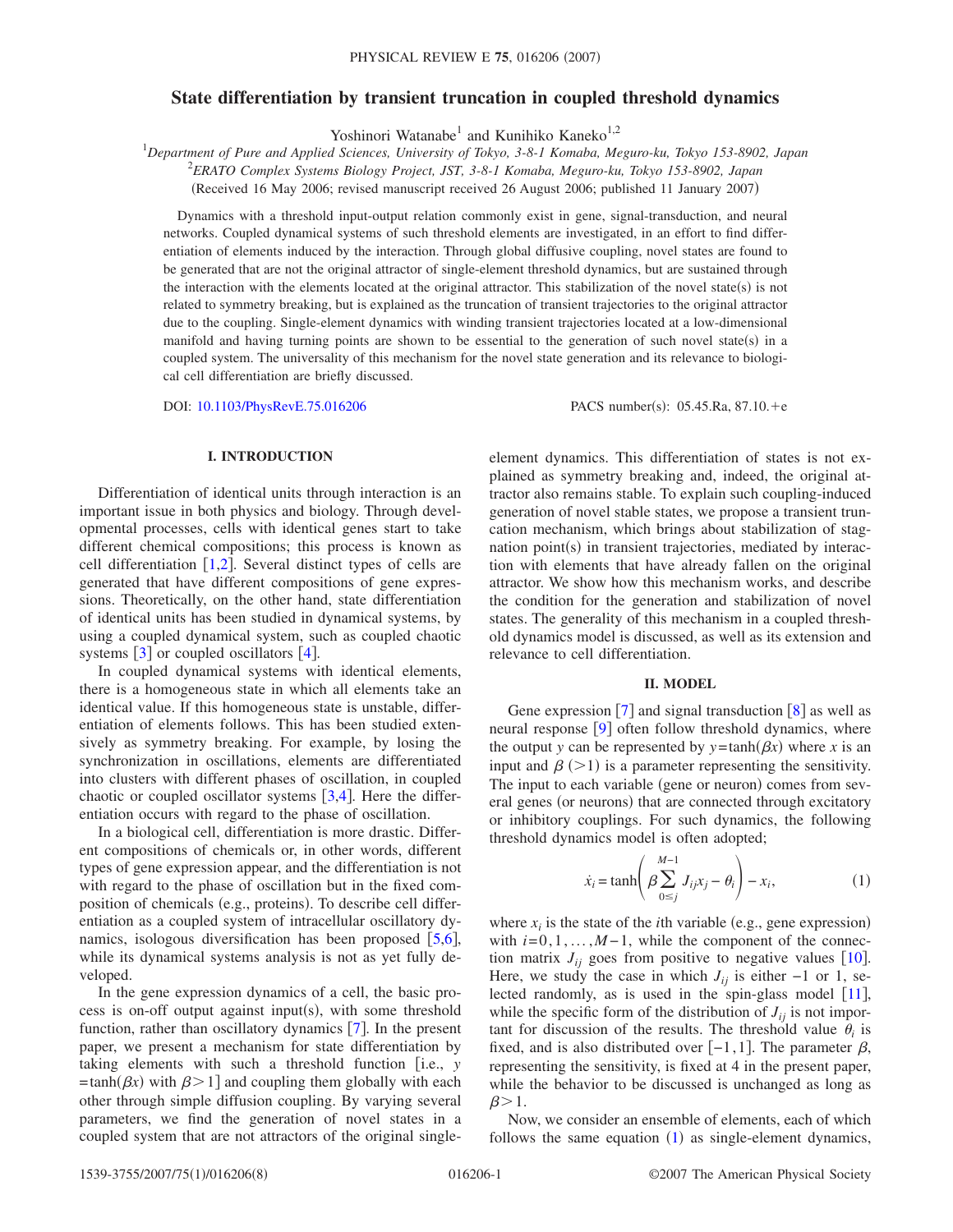and introduce interaction among such elements. For example, consider *N* cells, each of which has identical gene expression dynamics. Then the global behavior of an ensemble of these cells is represented by the above intracellular dynamics and interaction among them. Instead of  $x_i$ , we need to study the dynamics of the variable  $x_i(k)$ , the state of the *i*th component (e.g., *i*th gene) of the *k*th element (cell). Here we take the simplest form of interaction, diffusive, global coupling, to all elements (cells). Now, the model we discuss is written as

<span id="page-1-0"></span>
$$
\dot{x}_i(k) = \tanh\left(\beta \sum_{j=0}^{M-1} J_{ij} x_j(k) - \theta_i\right) - x_i(k) + D_i[\bar{x}_i - x_i(k)]
$$
\n(2)

with  $k=1,2,...,N$ , and  $\bar{x}_i = (1/N)\sum_{\ell=1}^N x_i(\ell)$  is the average value of the *i*th component over all elements, while  $D_i$  is the strength of this diffusive coupling over elements. We use the present mean-field model (global coupling) as an idealized basic system.

Of course, another choice in the coupling form is spatially local interaction, such as the nearest-neighbor diffusion coupling among elements located on a lattice. Here, we use the above global interaction, because we are interested in the basic properties of coupled threshold dynamics and state differentiation. In general, with the choice of spatially local interaction, differentiation of state values by elements appears more easily, while the mechanism to be described for the global interaction works even for the local interaction case.

In a biological context, this type of model was discussed, for instance, by Mjolsness *et al.* [[12](#page-7-8)] and Salazar-Ciudad *et al.* [[13](#page-7-9)], in relationship with the problem of cell differentiation, where these authors chose the interaction  $J_{ij}$  and (local) cell-cell interaction to meet a specific biological situation. Here, we are interested in general features of this class of models, so that we have chosen the simplest situation, as described above. In a physics context, the above model (with local coupling) was studied analytically and numerically by Hansel and Sompolinsky  $|14|$  $|14|$  $|14|$ , as a model for spatiotemporal chaos, where their interest is focused on the limit with *M*  $\rightarrow \infty$ , and fully chaotic behavior. Our interest in the present paper lies in the differentiation into distinct stable states (mostly fixed points) for a system with a relatively small M.

# **III. GENERATION OF NOVEL STATES BY TRANSIENT TRUNCATION MECHANISM**

The single-element dynamics  $(1)$  $(1)$  $(1)$  [or the model  $(2)$  $(2)$  $(2)$  with  $D_i = 0$  for all *i* can have multiple attractors in general, which are either a fixed-point, a limit-cycle, or a strange attractor. To discuss the interaction-induced generation of novel states other than the attractor(s) of the single-element dynamics  $(1)$  $(1)$  $(1)$ , however, it would be better to study the case with only one attractor at first.

In fact, the behavior of a coupled dynamical system has been studied extensively, when an element system has only one limit-cycle or chaotic attractor. If the attractor is a limit cycle, synchronization among elements often occurs through

<span id="page-1-1"></span>

FIG. 1. (Color online) Time series of  $x_2$  of the threshold dynamics model with  $M=5$ . (a) Overlaid time series of single-element dynamics ([1](#page-0-0)), from ten initial conditions chosen randomly. From all initial conditions, a single, fixed-point attractor is reached. (b) Time series of the coupled dynamics model ([2](#page-1-0)) overlaid for 30 elements chosen from *N*= 100 elements, for a single initial condition. Other than the original fixed point of (a), another fixed-point state is reached, which is stabilized by the interaction. The matrix *J* and parameter values are chosen as shown in the text.

the coupling, while, if the attractor is chaotic, clustering of elements into several states can occur  $[3,4]$  $[3,4]$  $[3,4]$  $[3,4]$ . In the latter case, state values are differentiated by elements, as a result of the instability of the homogeneous (synchronized) state, while the differentiation is understood as symmetry breaking. In-deed, in our model ([2](#page-1-0)), such clustering is generally observed when the single-element dynamics ([1](#page-0-0)) shows chaotic or oscillatory dynamics.

On the other hand, if the attractor of single-element dy-namics ([1](#page-0-0)) is a fixed point, a homogeneous state of the fixed point over all elements is always stable in the present diffusive coupling system. Then, the generation of novel states other than the fixed point is not possible by the symmetrybreaking mechanism. However, we have found several ex-amples in which the coupled system ([2](#page-1-0)) exhibits differentiation of state values, when started from initial conditions far from a homogeneous state. Inhomogeneous states with  $x_i(k) \neq x_i(j)$  are observed, for some network  $J_{ij}$ , and for some values of  $\{D_i\}$ , and  $\theta(i)$ .

An example of such behavior is shown in Figs. [1](#page-1-1) and [2,](#page-2-0) where  $M = 5$ . The corresponding single-element dynamics  $(1)$  $(1)$  $(1)$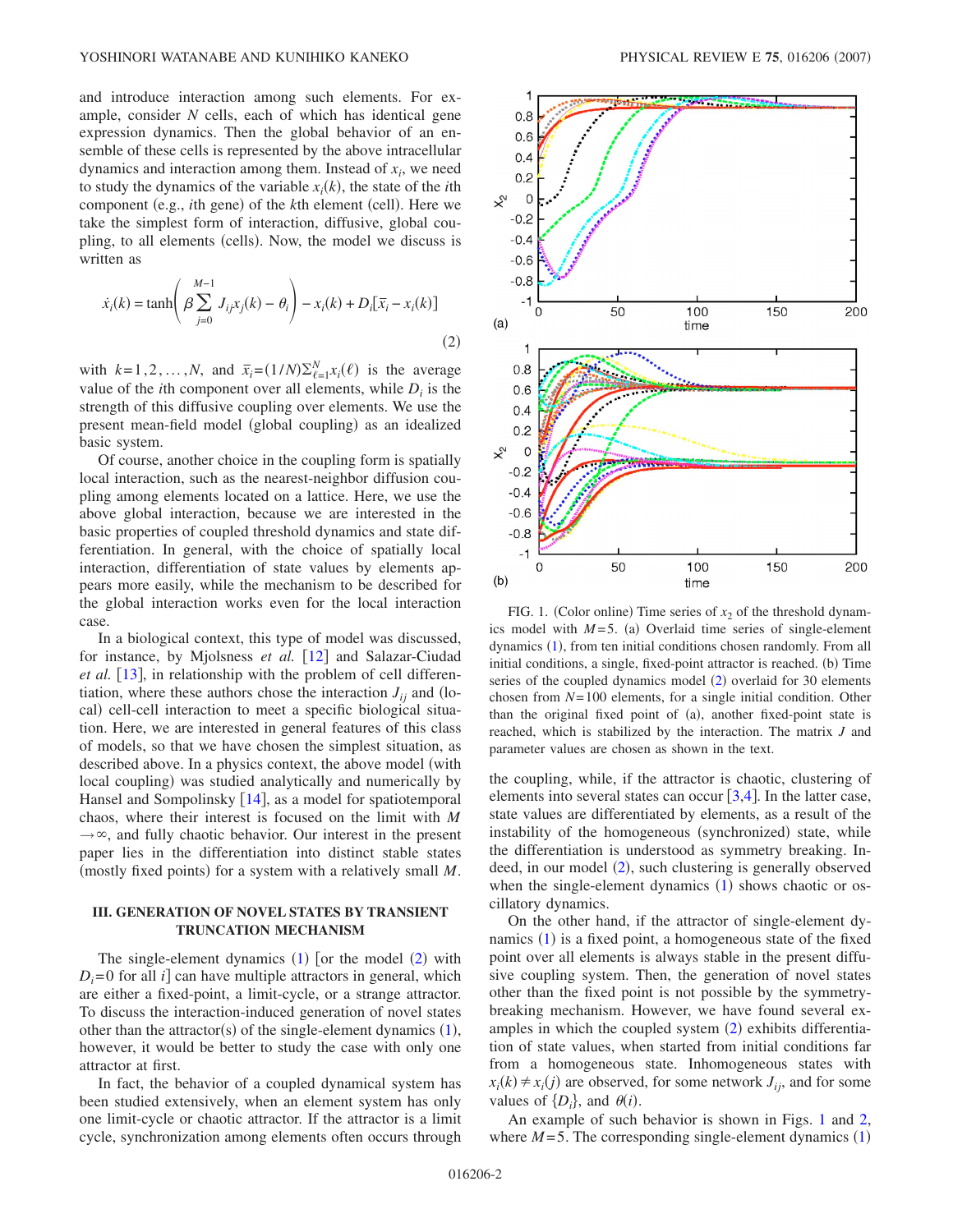<span id="page-2-0"></span>

FIG. 2. (Color online) The trajectory of the model correspond-ing to Fig. [1.](#page-1-1)  $(x_0(k), x_4(k))$  is plotted as a projection on a twodimensional plane from the five-dimensional phase space. (a) Single-element dynamics corresponding to Fig.  $1(a)$  $1(a)$ . Overlaid plot from 25 initial conditions. All the orbits are attracted to the fixed point denoted by O. (b) Coupled dynamics model corresponding to Fig. [1](#page-1-1)(b). Overlaid plot for 30 elements chosen from *N*=100. The orbits are either attracted to the original attractor shown as  $O$  (green circle), or to a novel fixed-point state denoted by *N* (represented by a violet circle). The latter is stabilized by the interaction. About one-third of the elements are attracted to *N*, while the others are attracted to the original attractor *O*. Note that the location of the state corresponding to the original attractor is slightly shifted by the coupling term with the elements at the novel state.

<span id="page-2-1"></span>has only a fixed-point attractor. Here we choose

*J* = + −−++ − −−++ + −−−+ + +−++ − +−++ 3-

where + denotes 1 and – denotes –1,  $\theta$ = $(0.14, -0.75, 0.71,$ −0.78, 0.32), and *D*=(0.95, 0.027, 0.30, 0.18, 0.95), while

several other choices of *J*,  $D_i$ , and  $\theta(i)$  give rise to similar behavior. The time series of  $x<sub>2</sub>$  of a single-element dynamics  $(1)$  $(1)$  $(1)$  are plotted in Fig.  $1(a)$  by taking a variety of initial conditions, which shows the relaxation to a single, fixed-point attractor. In Fig. [1](#page-1-1)(b), the time series of  $x_2(k)$  over several elements are plotted. One can see differentiation of final state values into two fixed-point values, one of which corresponds to the original fixed-point value of the single-element dy-namics ([1](#page-0-0)), although the value of the fixed point is slightly shifted, due to the coupling term. The other fixed-point value, on the other hand, does not have a corresponding value in the single-element dynamics.

Corresponding to these time series, we have plotted a two-dimensional projection of orbits from the fivedimensional phase space. Figure  $2(a)$  $2(a)$  again shows the single-element dynamics ([1](#page-0-0)) without interaction. Each line represents the time evolution of  $(x_0, x_4)$  starting from different initial conditions, while Fig.  $2(b)$  $2(b)$  shows the evolution of the coupled system ([2](#page-1-0)), where an orbit from a single initial condition is plotted, with each line as an orbit of each element. One can again see clearly that a novel attracting state *N* other than the original fixed-point attractor  $x_i(k) = x_i^*$  (O) is created through the interaction.

Recall that the homogeneous state with  $x_i(k) = x_i^*$  for all elements *k* is always stable. Indeed, when the initial condition is set so that the states of all elements are located near this fixed point, the attractor  $x_i(k) = x_i^*$  is always reached. In this sense, the present mechanism differs distinctly from the clustering or other mechanisms based on spontaneous symmetry breaking. In addition to the stable homogeneous state, there appears a macroscopic state consisting of both the elements at the original fixed point and a novel fixed point, when the initial condition of elements is set far from homogeneity. **(**In most examples, we choose a random initial condition where  $x_i(k)$  is taken randomly from  $[-1,1]$ .) Here the novel fixed point *N* is stabilized by the coupling with other elements located at *O*.

Indeed, by taking a variety of networks  $J_{ij}$ , we have observed several examples of formation of such novel state(s), and found a common mechanism. The mechanism of the generation of novel state(s) other than the original fixedpoint attractor is explained as follows.

Consider the case in which a single unit dynamics has long-winding transient trajectories before they reach the original unique fixed point  $(O)$ , as shown in Fig.  $2(a)$  $2(a)$ . During the transient process, the orbit has (a few) turning points at which the motion of  $x_i(t)$  is slowed. While some elements have reached the original fixed point fast, others are still on the route to it. At some turning points, the relaxation of an element take a course once going farther away from the original fixed point *O*. On the other hand, diffusive coupling with elements that have already reached the original final fixed point drives the transient element toward it (see Fig.  $3$ for a schematic representation). This coupling suppresses the relaxation of single-element dynamics toward the original fixed point. When the directions of the original relaxation and the attraction to the original fixed point are opposite, the two driving forces may balance each other around a turning point where the motion is stagnated (see stagnation point *S* in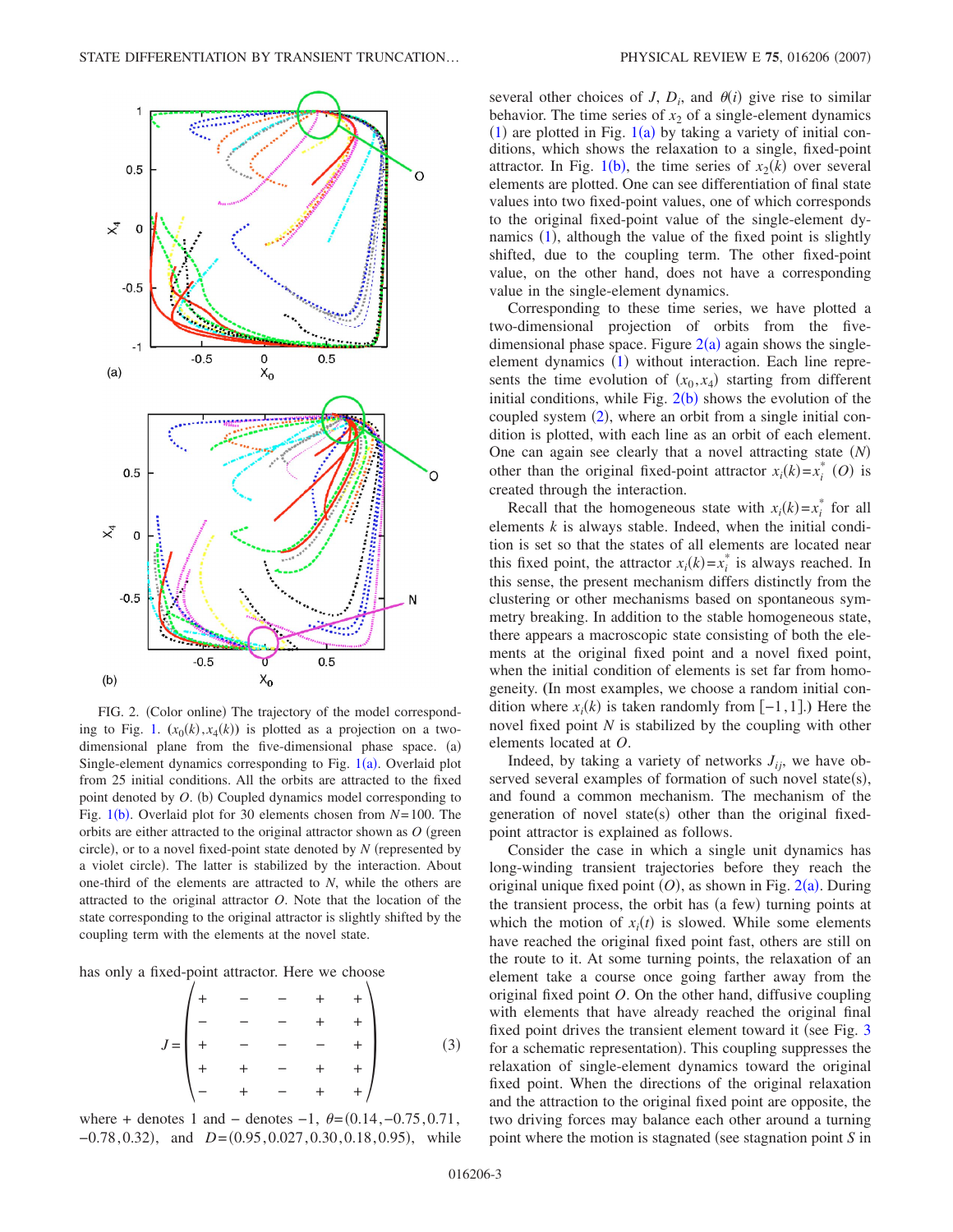<span id="page-3-0"></span>

FIG. 3. (Color online) Schematic representation of transient truncation mechanism. Original relaxation of single-element dynamics takes a course  $A \rightarrow B \rightarrow S \rightarrow O$ , while the interaction with elements near *O* hinders the relaxation from *A* to *S*.

Fig. [3](#page-3-0)). Then, the relaxation to the original fixed point is truncated, and some elements remain around this stagnation point, to create an interaction-induced novel state, as shown in Figs. [2](#page-2-0) and [3.](#page-3-0)

This transient truncation mechanism works under the following conditions.

The loci of transient orbits are restricted within a lowdimensional manifold: If the transient trajectories cover a high-dimensional region in the phase space, orbits from different elements approach the original attractor from a variety of directions, and the transient truncation by diffusion coupling does not work effectively. When the transient truncation mechanism works, many points reach the original attractor, taking a specific course restricted within a lowdimensional region in the phase space, as displayed in Fig. [2.](#page-2-0) Contraction to the low-dimensional manifold is so strong that each element is located within a low-dimensional manifold, as shown schematically in Fig.  $3$  (as thick red arrows toward *A*).

The transient orbit has one or several turning points. At some turning point, the single-element motion stagnates where the orbit stays for a long time, so that the driving force by the single-element dynamics is weak there. Hence, the diffusive coupling to the original fixed point is sufficient to stop the original relaxation course. See Fig. [2](#page-2-0) for example.

The direction of transient orbit around this stagnation point is roughly opposite to the direction to the original fixed point, attracted by the diffusive coupling. Then, the orbit is trapped around this stagnation point, as shown in Fig. [2.](#page-2-0)

Since the interruption of transient dynamics is caused by the diffusive coupling to the elements already fallen on the original fixed point, the degree of interruption depends on the number of such elements, which is denoted by  $N_f$ .

To study how the stability of the novel state changes with *N<sub>f</sub>*, we have computed the largest eigenvalue of the Jacobi matrix of the evolution equation at this novel fixed point *N* induced by coupling. If the eigenvalue is negative, this novel fixed-point state is stable. This eigenvalue depends on the number  $N_f$  (or more generally, on the ratio  $N_f/N$ ). We have plotted this eigenvalue against the ratio  $1 - N_f/N$ , i.e., the fraction of the elements at the novel state. As shown in Fig.

<span id="page-3-1"></span>

FIG. 4. (Color online) Dependence of the stability of the novel state upon  $N_f$ , the number of elements located at the original fixedpoint attractor. By using the same model for Figs. [1](#page-1-1) and [2,](#page-2-0) we have computed the largest eigenvalue of the Jacobi matrix of the novel fixed-point state, by fixing the number of elements at the original attractor at  $N_f$ . Here the eigenvalue is plotted as a function of  $(N$ *−N<sub>f</sub>*)/*N*, i.e., the fraction of the number of elements at the novel state. When the eigenvalue exceeds zero, the state is no longer stabilized, and the exponent is not computed. Different symbols correspond to different sets of diffusion coupling *Di*, which is changed by fixing  $D_1 / D_0 = 0.448$ ,  $D_2 / D_0 = 0.19$ ,  $D_3 / D_0 = 0.078$ ,  $D_4 / D_0 = 0.052$ , and changing only  $D_0$ , as shown in the figure.

[4,](#page-3-1) the eigenvalue is negative only if  $N_f$  is larger than some threshold, while it decreases with increase of  $N_f$ . In other words, the novel state is sustained only under the existence of a moderate number of the elements at the original fixed point. Existence of the threshold number for  $N_f$  is natural, since the new state is sustained by an "attractive force" to the original fixed point.

According to the above mechanism, the appropriate strength of diffusion coupling is necessary to stabilize the novel state. Indeed, the present transient truncation mechanism works only for a given range of diffusion constants. If it is too small, the attraction to the original fixed point is too weak to interrupt the relaxation course of the single-element dynamics, so that all the elements fall on the original fixed point. On the other hand, when the diffusion coupling is too large, the diffusion coupling dominates so that all the elements take the same value. Then, the dynamics follow the single-element dynamics  $(1)$  $(1)$  $(1)$ , so that all elements fall on the original fixed point. [See Fig. [5](#page-4-0) for the diffusion constant dependence of the existence of the novel state, where  $D_i$  is changed by keeping the proportion among the  $D_i$ 's (i.e., fixing  $D_i/D_j$ ].

### **IV. GENERALIZATION**

We have studied the behavior of the model  $(2)$  $(2)$  $(2)$  by taking a variety of networks and by changing *N* and *M*, to find that the generation of novel states by the mechanism of the last section is general. We have computed the fraction of the networks that show the generation of novel state(s) from fixed-point attractor(s), by the above mechanism. The fraction of the network (and  $\theta_j$ ) for such behavior remains at 1– 5 %, when *M* is changed from 8 to 64. Here, we have computed 100 networks for each *M*, and the transient truncation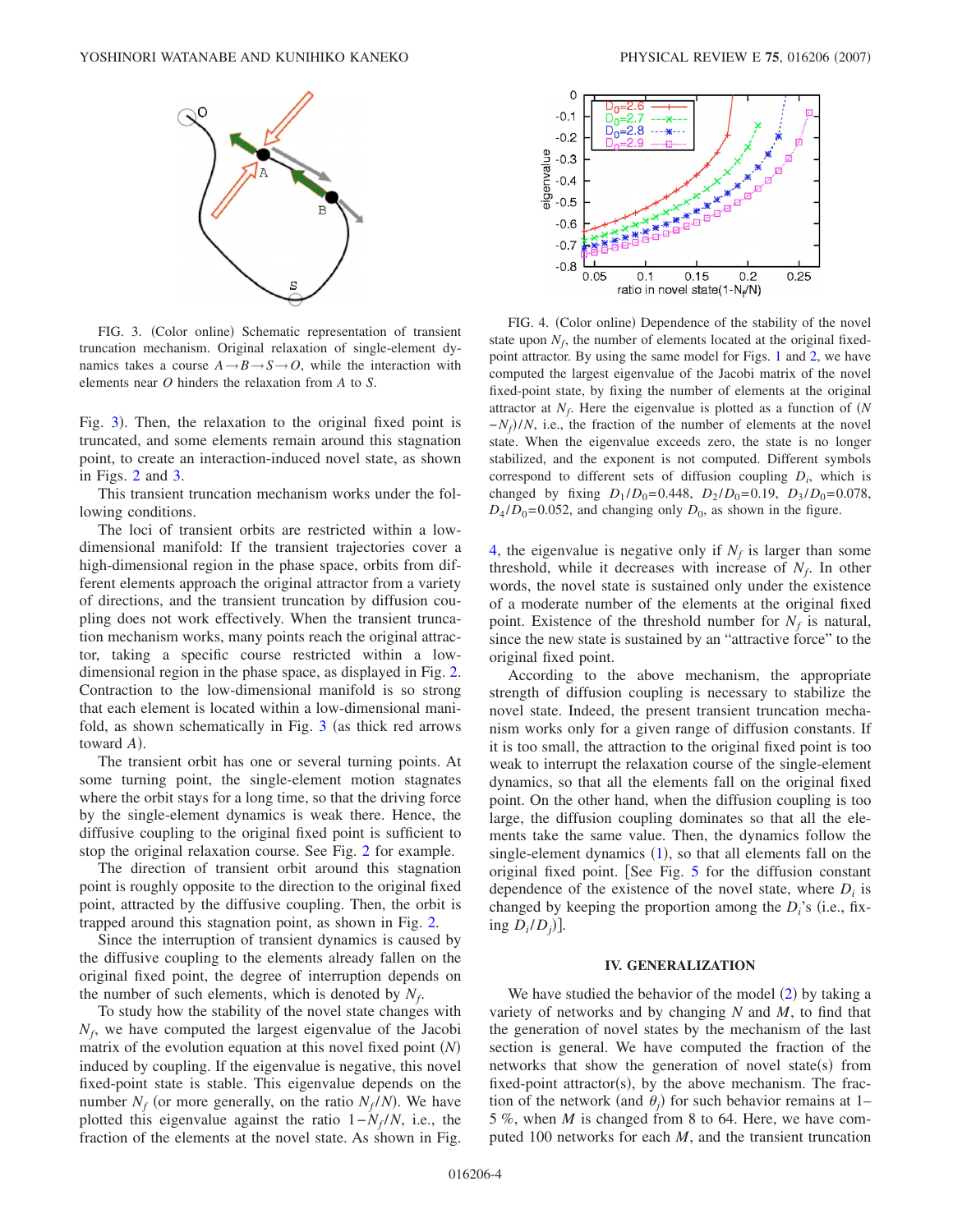<span id="page-4-0"></span>

FIG. 5. (Color online) Fraction of elements falling on the novel state is plotted against the strength of diffusion coupling. The fraction is measured over 50 randomly chosen initial conditions. Diffusion strength  $D_i$  is changed by fixing  $D_i/D_0$  and varying  $D_0$ , in the same way as in Fig. [4,](#page-3-1) and changing only  $D_0$  as shown. The fraction is plotted against  $D_0$ . For  $D_0 < 0.1$  and  $D_0 > 100$ , the novel fixedpoint state does not exist, and all the elements fall on the original fixed point.

mechanism from fixed point attractor(s) is observed for  $1-5$ networks among them. We also note that the present mechanism also works, even if the coupling  $J_{ii}$  is sparse, in the sense that many  $J_{ij}$ 's are set at 0. For example, we have observed the novel state generation by transient truncation, with a similar fraction, for a system with  $J_{ii}=0$  for 70% of the matrix.

Another type of nontrivial behavior of the coupled system ([2](#page-1-0)) is clustering of elements into different phases of oscilla-

<span id="page-4-1"></span>

FIG. 6. (Color online) Fraction of networks that exhibit oscillatory dynamics for single-element dynamics. For each value of *M*, we have chosen 100 networks with randomly chosen  $J_{ij}$ , and carried out the simulation without coupling, to check if there is a limit cycle or a chaotic attractor. For the corresponding coupled system, clustering of elements into a few groups is observed with the increase of the coupling strength, and then a synchronized state over elements appears for the further increase of coupling, as is studied in globally coupled maps  $\left[3\right]$  $\left[3\right]$  $\left[3\right]$ . *N* is fixed at 128.

<span id="page-4-2"></span>

FIG. 7. (Color online) The trajectories  $(x_0(k)(t), x_4(k)(t))$  are plotted, as a projection on a two-dimensional plane from the *M*-dimensional phase space  $(M=10)$ . (a) Single-element dynamics ([1](#page-0-0)), overlaid plot over 20 initial conditions. (b) Coupled dynamics model ([2](#page-1-0)) corresponding to (a), with the coupling values *D*  $=(0.20, 0.27, 0.66, 0.41, 0.26, 0.15, 0.32, 0.29, 0.096, 0.33).$ . Final states are plotted for all 100 elements. The original fixed-point attractors are shown as  $O1$  and  $O2$ . In (a), there are winding transient orbits that fall on the attractor  $O1$  or  $O2$ . In (b), a novel limit cycle is generated. (c) The trajectories of a coupled dynamical system with the same set of  $J_{ij}$  and  $\theta(i)$ , but a different set of  $D_i$ , i.e., *D*  $=(0, 0.30, 0.0037, 0, 0.79, 0, 0, 0.0070, 0.80, 0.0028)$ . With the coupling, novel fixed-point states *A* and *B* are generated, besides the original fixed points, instead of the limit cycle in (b). Trajectories of 12 elements among 100 are plotted. The matrix *J* and parameter values are chosen as shown in the text.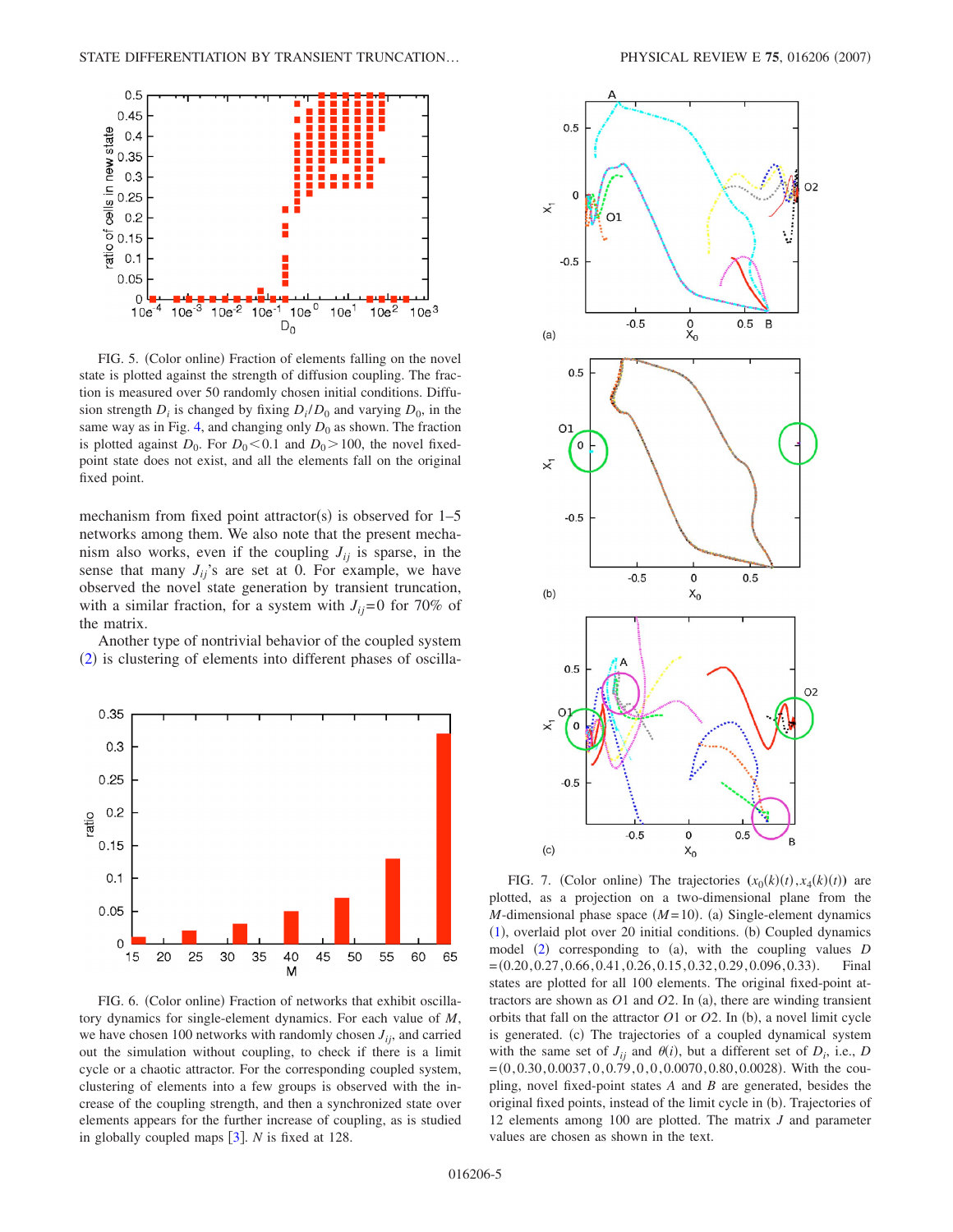tions, when the single element shows (chaotic) oscillation, as was discussed in globally coupled maps  $\lceil 3 \rceil$  $\lceil 3 \rceil$  $\lceil 3 \rceil$ . The fraction of networks showing the clustering also increases with *M*, as shown in Fig. [6.](#page-4-1) This is natural, since chaotic behavior is more frequently observed in a single-element dynamics  $[14]$  $[14]$  $[14]$ . In other words, the network only with fixed-point attractors for single-element dynamics decreases with *M*. Hence, among the networks having only fixed-point attractors, the fraction showing the transient truncation mechanism slightly increases with  $M \lceil 15 \rceil$  $M \lceil 15 \rceil$  $M \lceil 15 \rceil$ .

Although the generation of coupling-induced novel state(s) is common to the networks above, it is often more

complicated than the simple example in the last section where the original single-element dynamical system has only a single, fixed-point attractor.

Even if the single-element dynamics has multiple attractors, the transient truncation mechanism still works. Indeed, when *M* is large, we observed the case in which novel states are generated by coupling in addition to the original multiple attractors. For example, when there are two fixed-point attractors in the original dynamics, other fixed-point or limitcycle states are stabilized due to the coupling, as a result of transient truncation. An example is shown in Fig. [7,](#page-4-2) where we choose

|       |                  |                      | $+$                      | $+$                                                                     | $+$                                                       | $+$               |                            |           |     | $+$ $\overline{\phantom{0}}$ |
|-------|------------------|----------------------|--------------------------|-------------------------------------------------------------------------|-----------------------------------------------------------|-------------------|----------------------------|-----------|-----|------------------------------|
| $J =$ | $\vert +$        | $\alpha_{\rm c} = 0$ | $+$                      | $ +$                                                                    |                                                           | $+$               | $+$                        | $+$       |     | $+$                          |
|       | $+$              | $\pm$                | $\sim$ $-$               | $+$                                                                     | $+$                                                       | $+$               | $\qquad \qquad -$          | $\ddot{}$ |     | $+$                          |
|       | $+$              | $\pm$                | $+$                      | $+$                                                                     | $+$                                                       |                   |                            |           |     |                              |
|       |                  |                      | $\overline{\phantom{a}}$ |                                                                         | $\mathcal{L}_{\rm{max}}$                                  | $+$               |                            | $ +$      | $+$ | $+$                          |
|       |                  |                      |                          |                                                                         | $\begin{array}{cccccccccc} - & - & - & - & + \end{array}$ |                   |                            | $\pm$     | $+$ |                              |
|       |                  |                      |                          | $\ddot{}$                                                               | $+$                                                       | $+$               |                            | $\ddot{}$ |     |                              |
|       | $+$              |                      |                          |                                                                         | $+$                                                       | $\qquad \qquad -$ |                            |           |     | $^{+}$                       |
|       | $  +  $          | $+$                  |                          |                                                                         | $+$                                                       | $\ddot{}$         | $-$                        | $\ddot{}$ |     | $+$                          |
|       | $\left(-\right)$ | $+$                  | $+$                      | $\mathcal{L}=\mathcal{L}^{\mathcal{L}}$ and $\mathcal{L}^{\mathcal{L}}$ |                                                           | $+$               | $\alpha \rightarrow \beta$ | $\ddot{}$ |     | $\qquad \qquad -$            |
|       |                  |                      |                          |                                                                         |                                                           |                   |                            |           |     |                              |

with  $\theta = (-0.27, 0.98, 0.22, -0.25, -0.92, 0.63, 0.44, 0.64,$  $0.74, -0.73$ ).

In this example, there are two fixed points, denoted by *O*1 and  $O2$ , in the original single-element dynamics  $(1)$  $(1)$  $(1)$ . There are transient trajectories that have a few turning points, and that are attracted to  $O2$ , as shown in Fig.  $7(a)$  $7(a)$ . With the coupling to elements located at *O*1 and *O*2, the transient trajectory is truncated, and a limit cycle is generated for the remaining elements, as shown in Fig. [7](#page-4-2)(b). This truncation is possible only if the numbers of elements at *O*1 and *O*2 are within some range, but the range is rather broad, so that the coupling-induced limit-cycle state is observed just by starting from random initial conditions. Furthermore, we have observed this type of novel limit-cycle state in a variety of networks.

Formation of multiple novel states is also possible in some networks (and with suitable choice of diffusion). In Fig.  $7(c)$  $7(c)$ , we show an example of formation of two fixedpoint states, by using the same network as in Figs.  $7(a)$  $7(a)$  and  $7(b)$  $7(b)$ , but by taking a different set of diffusion couplings  $(D_0, D_1, \ldots, D_{M-1})$  given in the figure caption. Here, two fixed-point states *A* and *B* are generated around two stagnation points. By starting from some initial conditions, both of these two stagnation points become stable due to the interaction with other elements.

Here, the novel fixed-point state *A* exists under the presence of *B*; otherwise the elements located around *A* cannot stay there, but move toward *B*. Hence there is ordering between *A* and *B*. The latter states are necessary for the former, but not vice versa. Generally, when there are several stagnation points *S*1,*S*2,..., along a low-dimensional transient orbit, and coupling-induced novel states are formed accordingly as *N*1,*N*2,..., there is ordering with regards to their existence, as *N*1 exists under the presence of *N*2,*N*3,..., and *N*2 exists under *N*3,*N*4, ..., and so forth.

In some other networks, novel states *A* and *B* mutually stabilize each other; the state *A* exists under the presence of elements at *B*, and vice versa. By removing all elements taking the state *A*, elements taking the state *B* become unstable and are absorbed into the original fixed point, and removing the elements taking *B* also results in the destabilization of the state *A*.

Finally, the original attractor of the single-element dynamics need not necessarily be a fixed point. The mechanism of the transient truncation can work even if the original attractor is not a fixed point, but a limit cycle, as long as there are stagnation points along the transient orbits satisfying conditions  $(1)$  $(1)$  $(1)$ – $(3)$  $(3)$  $(3)$  in the last section.

#### **V. SUMMARY AND DISCUSSION**

In the present paper we have studied a coupled threshold dynamics model, to find emergence of novel states stabilized by the coupling. Although we have adopted just a simple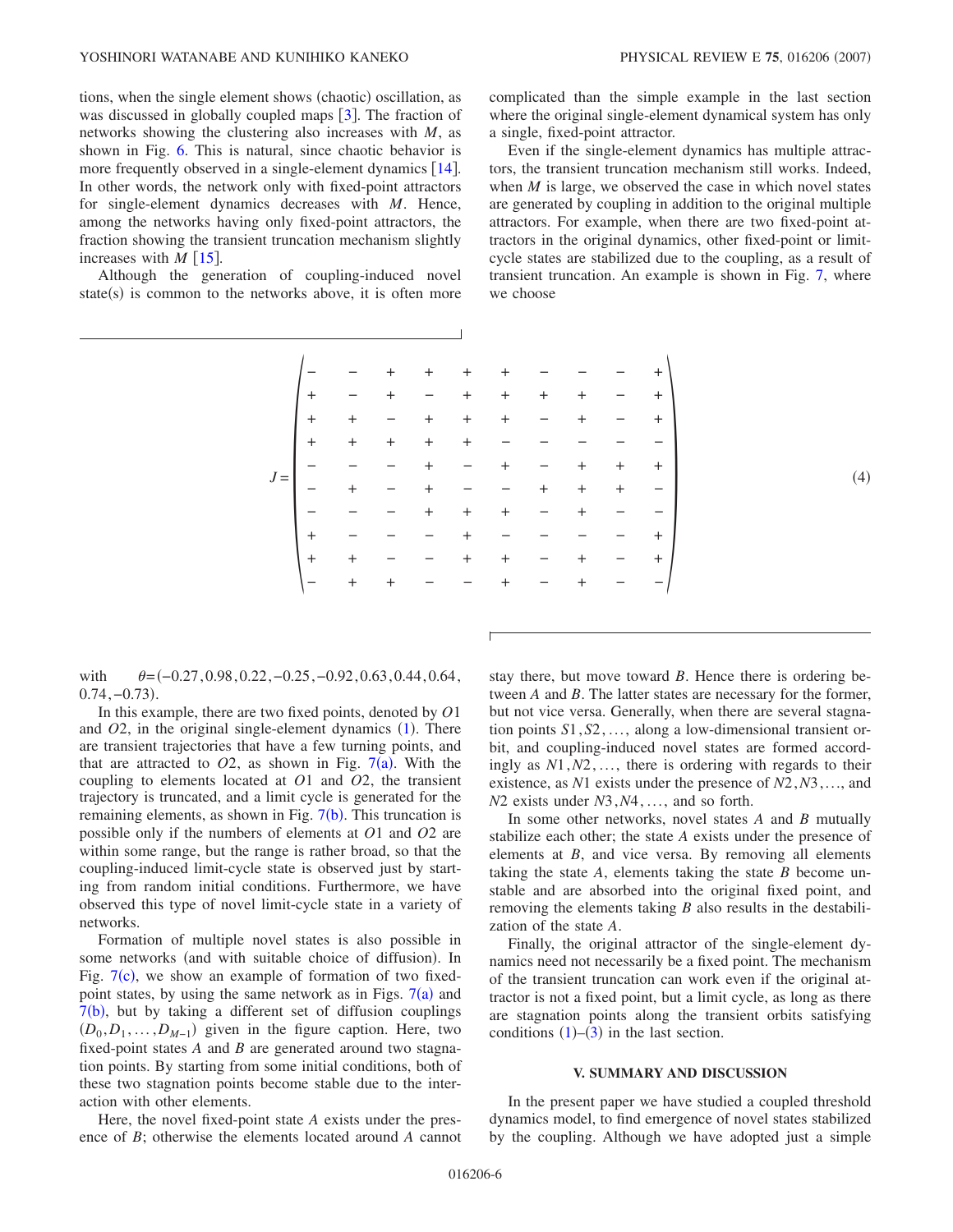global diffusive coupling which tends to homogenize all the element values, there appears differentiation of the state values, induced by the coupling. The mechanism of the generation of novel states is explained as the truncation of transient orbits that are located on a low-dimensional manifold in the phase space. The interaction with the elements that have fallen on the original attractor suppresses the relaxation process of the remaining elements at some stagnation point, to make it a novel fixed point (or a limit cycle).

The transient truncation mechanism is based just on the existence of winding transient orbits on a low-dimensional manifold, with several turning points. Hence, the couplinginduced formation of novel stable states by this mechanism is not restricted to the present model. It should be generally possible in coupled dynamical systems, with the above class of transient orbits at a single-element level.

Still, we have not found such differentiation in the previous studies on coupled dynamical systems in which a much simpler element is adopted (such as the logistic map  $[3]$  $[3]$  $[3]$ ). At least, one can conclude that the present transient truncation appears more frequently in the coupled threshold dynamics model given by Eq. ([2](#page-1-0)). We expect that this is because of the typical nature of transient orbits in ([1](#page-0-0)). Indeed, in threshold dynamics, each variable tends to approach either 1 or −1. At some points with  $x_i \approx 1$  or  $-1$  for some *i*'s, the change in the variable values is slowed, and then the trajectory departs from them. The transient dynamics of a single element often involve such switchings between +1 and −1 with stagnation of motion. Thus the requirement on transients discussed in Sec. III is more easily satisfied in the present model than in coupled oscillators or coupled chaos.

Another clear example of such stagnation is a heteroclinic cycle  $[17-19]$  $[17-19]$  $[17-19]$ . Although the heteroclinic cycle itself is not a transient orbit to a fixed point required here, slight structural perturbation on the heteroclinic cycle can lead to transient orbits on low-dimensional manifold with some stagnation points. At this point, it is interesting to recall that a class of threshold-network dynamics can generally produce heteroclinic cycles  $|20|$  $|20|$  $|20|$ .

Of course, generation of novel states is important in the study of biological cell differentiation. As the number of cells increases through the developmental process, they interact with each other, and some cells start to exhibit different gene-expression patterns. Indeed, the spontaneous cell differentiation process has been discussed theoretically as isologous diversification  $\lceil 5.6 \rceil$  $\lceil 5.6 \rceil$  $\lceil 5.6 \rceil$ .

Considering that Eq.  $(1)$  $(1)$  $(1)$  is a simplified form of geneexpression dynamics, the present mechanism of state differentiation may be relevant to cell differentiation, since novel states stabilized by the (cell-cell) interaction have gene-

<span id="page-6-3"></span>

FIG. 8. (Color online) Snapshot pattern of  $x_0$  for the model (3), with one-dimensional nearest-neighbor interaction. *M* = 10 and *N*  $= 64$  with a periodic boundary condition. When  $d_i$  is less than some value  $(\sim 0.07)$ , there exists only a single attractor with a spatially homogeneous state with  $x_0 \approx 1$ . On the other hand, for larger  $d_i$ , spatially inhomogeneous patterns are reached as attractors for most initial conditions.

expression patterns distinct from those of the original attractor. Indeed, mutual stabilization and hierarchical ordering of cell types, observed in the present model, may be important to the discussion of robustness and irreversibility in the cell differentiation process  $\vert 16 \vert$  $\vert 16 \vert$  $\vert 16 \vert$ . Here, it is interesting to note that long transient dynamics on a low-dimensional manifold has recently been observed in a gene network model constructed from biological data  $[21]$  $[21]$  $[21]$ .

To close the paper, we again note that inclusion of spatially local interaction in the present study is quite straightforward. In a one-dimensional lattice, one can adopt a nearest-neighbor diffusive interaction model as given by

$$
\dot{x}_i(k) = \tanh\left(\beta \sum_{j=0}^{M-1} J_{ij}x_j(k) - \theta_i\right) - x_i(k) + d_i\left(\frac{x_i(k+1) + x_i(k-1)}{2} - x_i(k)\right).
$$
 (5)

In this case, generation of novel states by the present mechanism works. Without coupling (i.e., by taking  $d_i = 0$ ), only a homogeneous state with a stable fixed point exists, while with coupling spatially inhomogeneous pattern appears, depending on the initial condition. "Spots" of novel states are distributed with some distance, leading to spatial configuration of differentiated elements (see Fig.  $8$  as an example). Note again that this pattern formation is not a result of symmetry breaking as in the Turing pattern  $[22]$  $[22]$  $[22]$ .

### **ACKNOWLEDGMENTS**

The authors would like to thank Koichi Fujimoto, Masashi Tachikawa, Shuji Ishihara, and Satoshi Sawai for stimulating discussions.

<span id="page-6-0"></span>[1] B. Alberts, D. Bray, J. Lewis, M. Raff, K. Roberts, and J. D. Watson, *The Molecular Biology of the Cell* Garland, New York, 1994).

*veloping Embryo* Cambridge University Press, Cambridge, U.K., 2005).

- <span id="page-6-1"></span>2 G. Forgacs and S. A. Newman, *Biological Physics of the De-*
- <span id="page-6-2"></span>[3] K. Kaneko, Phys. Rev. Lett. 63, 219 (1989); Physica D 41, 137 (1990); **54**, 5 (1991); **75**, 55 (1994).